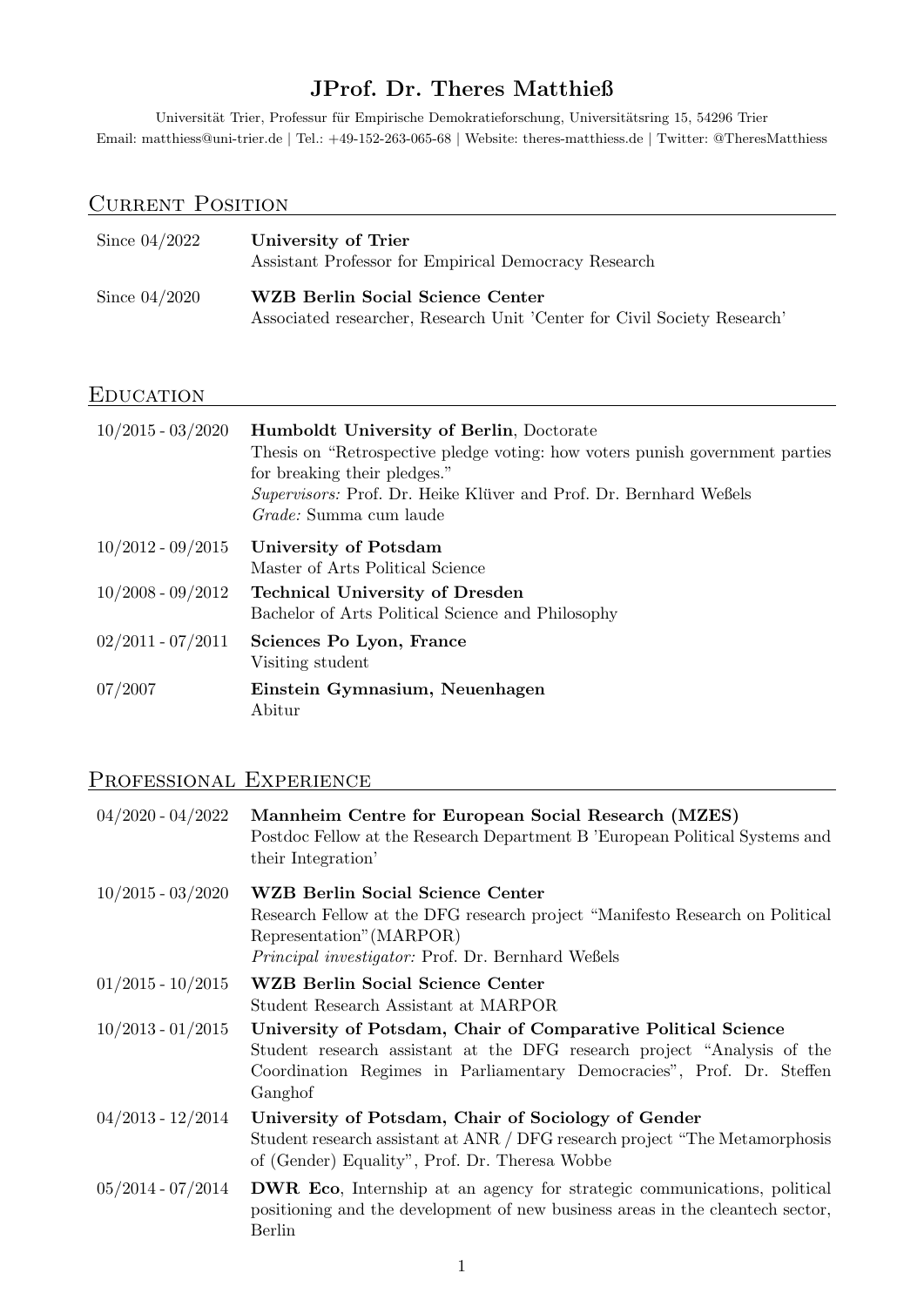| $03/2013 - 05/2013$ | <b>Republik Movida</b> , Internship at an agency for political communication, Berlin                                                                                                                                                              |
|---------------------|---------------------------------------------------------------------------------------------------------------------------------------------------------------------------------------------------------------------------------------------------|
| $05/2014 - 07/2014$ | Maison Heinrich Heine, Internship at the German cultural institute at the<br>Cité Universitaire, Paris                                                                                                                                            |
| $06/2011 - 03/2012$ | Technical University of Dresden, Chair of Comparative Politics<br>Student research assistant at the DFG research project "Transcendence and<br>Common Sense as Resources for the Construction of Political Order", Prof. Dr.<br>Werner J. Patzelt |
| $09/2010 - 12/2010$ | Technical University of Dresden, "Hannah Arendt Institute for<br>Research on Totalitarism" (HAIT)<br>Student research assistant for the republication of "Totalitarian democracy"<br>written by Jacob L. Talmon, Prof. Dr. Uwe Backes             |
| $2008 - 2009$       | <b>Technical University of Dresden, CATI-Labor, Interviewer (telephone)</b><br>and face-to-face)                                                                                                                                                  |
| $09/2007 - 07/2008$ | <b>Au-Pair</b> in Paris                                                                                                                                                                                                                           |

#### Additional Training

| 09/2020 | Didactic training: Webinar Interaction and Collaboration, University of Lucerne                                                                                                                   |
|---------|---------------------------------------------------------------------------------------------------------------------------------------------------------------------------------------------------|
| 11/2019 | Didactic training: Creative methods of teaching, HU Berlin                                                                                                                                        |
| 02/2018 | Workshop: Introduction to Quantitative Text Analysis using Quanteda, WZB                                                                                                                          |
| 07/2017 | Essex Summer School, Course: Designing, Conducting, and Analysing Social<br>Science Experiments in the Field, Surveys, and the Laboratory, University of<br>Essex                                 |
| 09/2016 | Workshop: Visualisation in Stata, WZB                                                                                                                                                             |
| 08/2016 | ECPR Summer School ECPR Summer School in Methods and Techniques,<br>Course: Process Tracing Methodology II Evidence and Empirical Testing in<br>Practice, Central European University in Budapest |

## Peer-reviewed Journal Articles

Matthieß, Theres (2020): [Retrospective pledge voting: A comparative study of the electoral](https://ejpr.onlinelibrary.wiley.com/doi/abs/10.1111/1475-6765.12377) [consequences of government parties pledge fulfilment,](https://ejpr.onlinelibrary.wiley.com/doi/abs/10.1111/1475-6765.12377) European Journal of Political Research.

Matthieß, Theres (2019): [Equal Performance of Minority and Majority Coalitions? Pledge Fulfilment](https://www.tandfonline.com/doi/full/10.1080/09644008.2018.1528235) [in the German State of NRW,](https://www.tandfonline.com/doi/full/10.1080/09644008.2018.1528235) German Politics.

#### Books

Lehmann, Pola, Theres Matthieß, Sven Regel & Bernhard Weßels (forthcoming): Politikfelder, Koalitionspotentiale und Koalitionsrealität bei der Bundestagswahl 2021, tansprict Verlag.

## Book Chapters

Matthieß, Theres & Robert Vehrkamp (forthcoming): Bilanz der Groen Koalition von 2018 bis 2021: Versprechen, Umsetzung und Wahrnehmung des Regierungsprogrammes, in: Karl-Rudolf Korte et al. (Eds): Die Bundestagswahl 2021: Analysen der Wahl-, Parteien-, Kommunikations- und Regierungsforschung, Springer Verlag.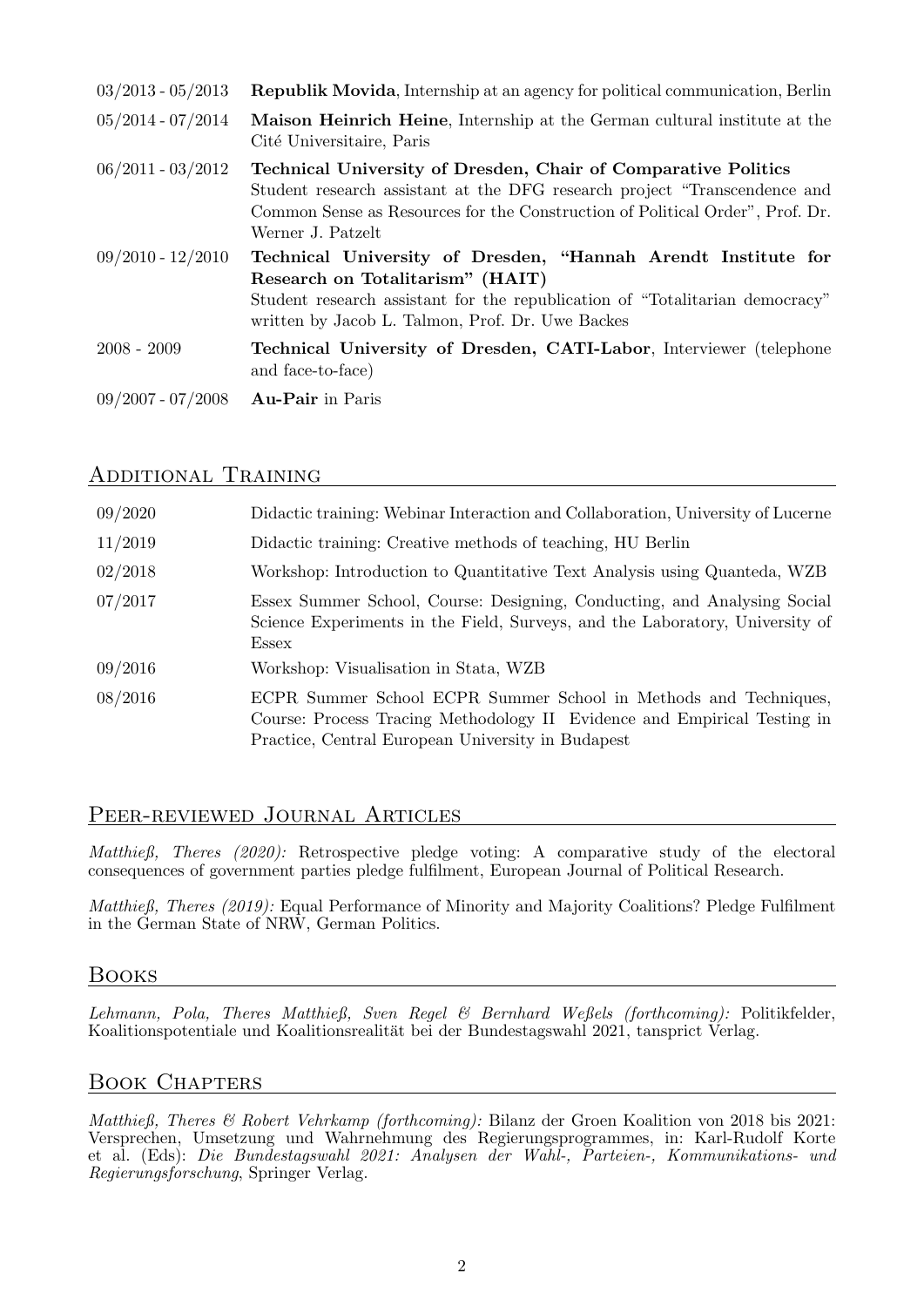Matthieß, Theres and Sven Regel (2020): Wollen wir uns streiten? Zur Legitimität von Konflikt und Kooperation im Parlament, in: Kneip, Sascha; Wolfgang Merkel, and Bernhard Weßels (Eds): Legitimitätsprobleme. Zur Lage der Demokratie in Deutschland., Wiesbaden: Springer VS.

Lehmann, Pola, Theres Matthieß and Sven Regel (2019): Rechts der anderen: Themen und Positionen der AfD im Parteienwettbewerb, in: Weßels, Bernhard and Wolfgang Schröder (Eds): Smarte Spalter. Die AfD zwischen Bewegung und Parlament, Bonn: Dietz Verlag.

Lehmann, Pola, Theres Matthieß and Sven Regel (2019): Die AFD-Programmatik auf Landesebene: Immer das Gleiche?, in: Weßels, Bernhard and Wolfgang Schröder (Eds): Smarte Spalter. Die AfD zwischen Bewegung und Parlament, Bonn: Dietz Verlag.

#### DATASETS

Matthieß, Theres (2020): [Legislative pledge fulfilment in the German State of North Rhine-Westphalia](https://doi.org/10.7802/1.1960)  $(2005-2007, 2010-2012)$ , Berlin: Wissenschaftszentrum Berlin für Sozialforschung (WZB).

Volkens, Andrea, Pola Lehmann, Theres Matthieß, Nicolas Merz, Sven Regel and Bernhard Weßels  $(2015-2020)$ : The Manifesto Data Collection. Manifesto Project (MRG/CMP/MARPOR), Berlin: Wissenschaftszentrum Berlin für Sozialforschung (WZB).

Volkens, Andrea, Pola Lehmann, Theres Matthieß, Nicolas Merz, Sven Regel and Bernhard Weßels (2015-2020): Manifesto Corpus, Berlin: Wissenschaftszentrum Berlin für Sozialforschung (WZB).

#### OTHER PUBLICATIONS

Vehrkamp, Robert and Theres Matthieß (2021): [Besser als ihr Ruf. Halbzeitbilanz der Großen](https://www.bertelsmann-stiftung.de/fileadmin/files/BSt/Publikationen/GrauePublikationen/ZD_Studie_Besser_als_ihr_Ruf.pdf) [Koalition zur Umsetzung des Koalitionsvertrags 2018,](https://www.bertelsmann-stiftung.de/fileadmin/files/BSt/Publikationen/GrauePublikationen/ZD_Studie_Besser_als_ihr_Ruf.pdf) Demokratiemonitor - WZB and Bertelsmann Stiftung.

Vehrkamp, Robert and Theres Matthieß (2019): [Besser als ihr Ruf. Halbzeitbilanz der Großen](https://www.bertelsmann-stiftung.de/fileadmin/files/BSt/Publikationen/GrauePublikationen/ZD_Studie_Besser_als_ihr_Ruf.pdf) [Koalition zur Umsetzung des Koalitionsvertrags 2018,](https://www.bertelsmann-stiftung.de/fileadmin/files/BSt/Publikationen/GrauePublikationen/ZD_Studie_Besser_als_ihr_Ruf.pdf) Demokratiemonitor - WZB and Bertelsmann Stiftung.

Vehrkamp, Robert and Theres Matthieß (2018): [Versprochen wird nicht gebrochen,](https://www.bertelsmann-stiftung.de/fileadmin/files/BSt/Publikationen/GrauePublikationen/ZD_EINWURF_1_2018.pdf) Einwurf - Bertelsmann Stiftung, 1.

Lehmann, Pola and Theres Matthieß (2017): Nation und Tradition. Wie die Alternative für Deutschland nach rechts rückt, WZB Mitteilungen, 156, 21-24.

#### Under Review

Matthieß, Theres and Fraser McMillan (under review): Rewarded for Resistance? Opposition Parties and Retrospective Pledge Voting, Government & Opposition.

Matthieß, Theres (under review): Fearing the day of reckoning? Experimental evidence for retrospective pledge voting, Electoral Studies.

Matthieß, Theres (under review): Keeping pledges at any costs? What citizens (do not) want from parties, British Journal of Political Science.

Matthieß, Theres (under review): Retrospective pledge voting in a comparative perspective: how the political context shapes electoral punishment of pledge breakers, Oxford University Press.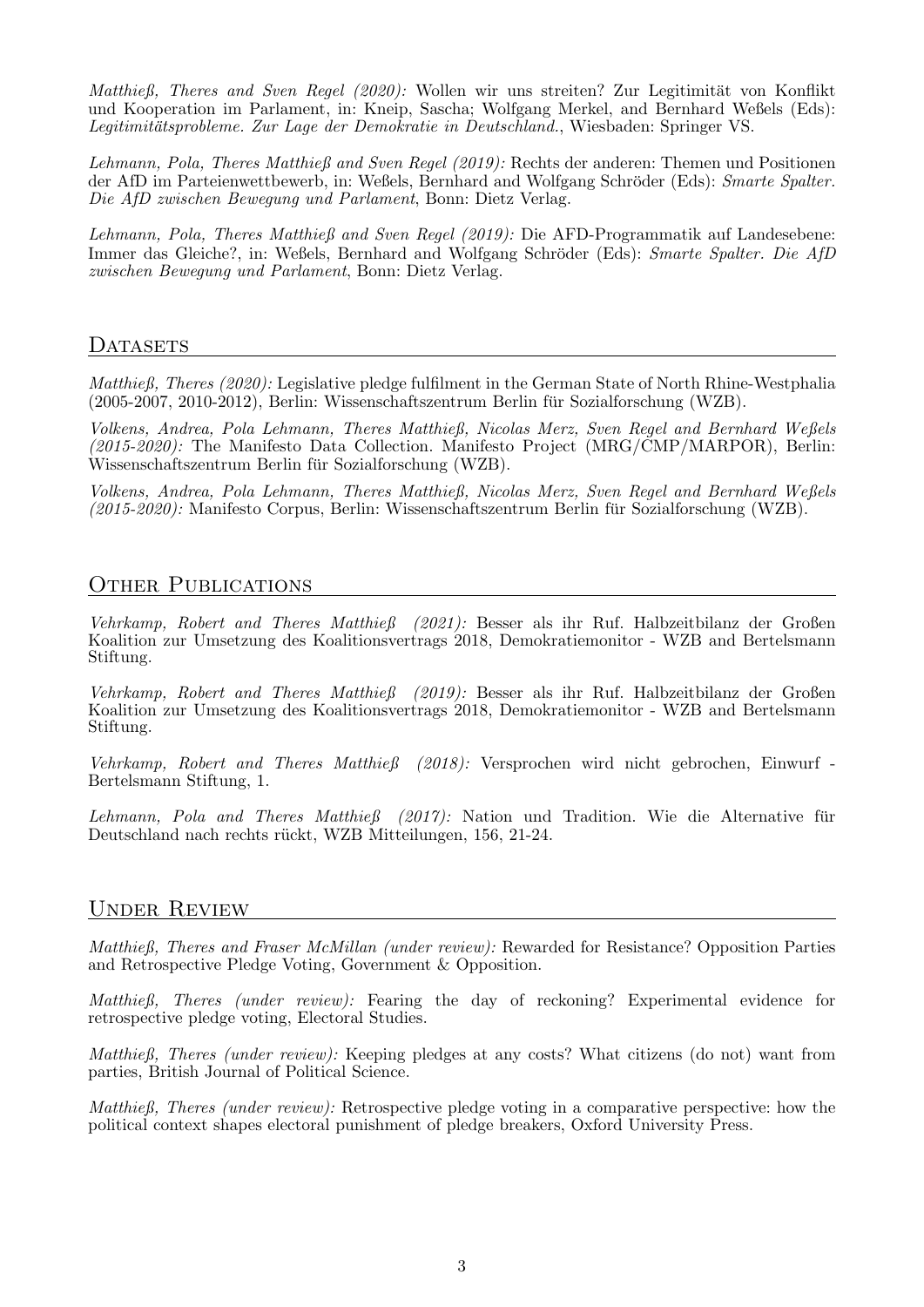#### Work In Progress

No tolerance for parties breaking their promises? What citizens (do not) want from their parties (presented at ECPR and EPSA 2021).

Retrospective and prospective issue responsiveness (presented at DVPW 2021). In cooperation with Ass. Prof. Stefan Müller, University College Dublin.

Experience or loyalty? Analysis of the effect of ministers political and personal features on their ability to implement their parties' positions – a comparison between East and West European countries (presented at the Pledges Workshop 2021). In cooperation with Ass. Prof. Petra Vodov, University of Hradec Krlov.

Voters' reactions to (unequal) group targeting by elected officials. Survey experimental evidence from Germany and France. In cooperation with Dr. Isabelle Guinaudeau, University of Bordeaux, and Dr. Elisa Deiss-Helbig, University of Stuttgart

When do citizens (not) prefer minority governments. In cooperation with Prof. Stecker, University of Darmstadt.

Losing benefits or Losing trust? Survey and experimental evidence on the main costs of pledge breaking. In cooperation with Dr. Katrin Praprotnik, Danube University Krems in Austria.

#### AWARDS AND GRANTS

| $06/2022 - 05/2025$ | ANR-DFG grant for the project 'Unequal mandate responsiveness? How<br>electoral promises and their realizations target groups in France and Germany'<br>(principal investigators: Dr. Elisa Deiss-Helbig, Dr. Isabelle Guinaudeau and<br>Dr. Theres Matthieß, overall funding volume: $509,119 \in$ |
|---------------------|-----------------------------------------------------------------------------------------------------------------------------------------------------------------------------------------------------------------------------------------------------------------------------------------------------|
| 11/2021             | Shortlist for the ECPR Jean Blondel Dissertation Prize                                                                                                                                                                                                                                              |
| $10/2021 - 10/2023$ | DFG grant for the project 'Group targeting in election pledges' (GROUPTA)<br>(part of the project team, principal applicant: Dr. Elisa Deiss-Helbig, funding<br>volume: $295,467 \in$                                                                                                               |
| 07/2021             | Shortlist for the DVPW Dissertation Prize                                                                                                                                                                                                                                                           |
| 06/2016             | Berlin Digital Humanities Award 2016 for the Manifesto Corpus (with Pola<br>Lehmann, Jirka Lewandowski, Nicolas Merz and Sven Regel)                                                                                                                                                                |
| $03/2016 - 03/2022$ | Two DFG grants for the Manifesto Project: 3rd funding period 2016-2019 and<br>4th funding period 2019-2022 (co-writing of application, principal applicants:<br>Dr. Andrea Volkens, Prof. Dr. Bernhard Weßels, overall funding volume:<br>$2,455,423 \in$                                           |
| $09/2012 - 06/2013$ | DAAD grant for the Dual Degree Master programme of Free University of<br>Berlin and Science Po Paris (not taken up)                                                                                                                                                                                 |
| $02/2011 - 07/2011$ | Erasmus grant for a semester abroad in Lyon, France                                                                                                                                                                                                                                                 |

#### Additional Projects

Since 03/2017 Coalition pledge fulfilment in Germany, Bertelsmann Stiftung Scientific supervisor of a study on coalition pledge fulfilment in Germany (since 2013), in cooperation with Dr. Robert Vehrkamp (Senior Advisor of the Program 'Future of Democracy', Bertelsmann Stiftung)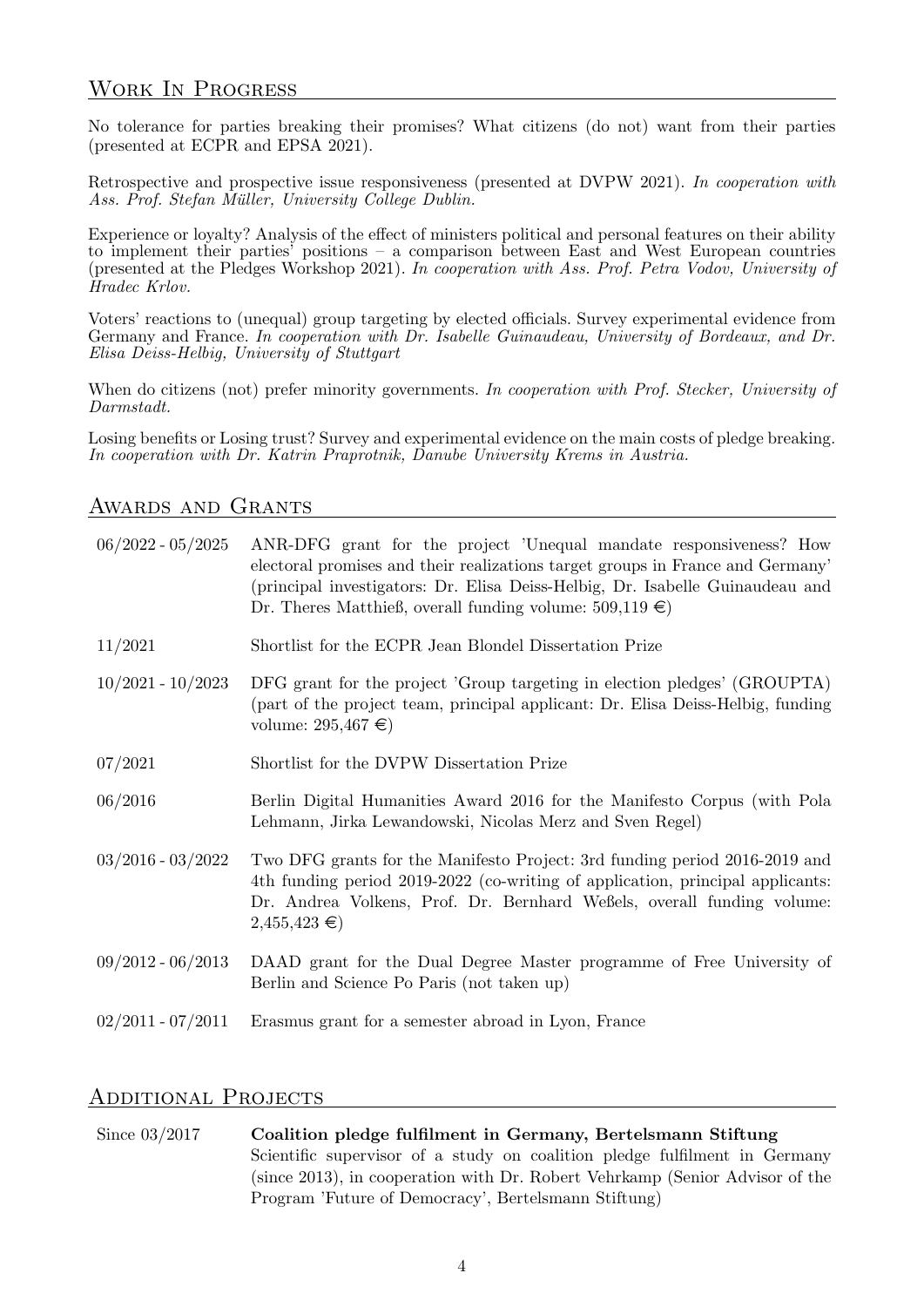| <b>News</b>      | So kann das Bündnis der Gegensätze funktionieren: Ein Vertrag und von Fall<br>zu Fall Abstimmungen ohne Koalitionszwang, Der Tagesspiegel, 01.12.2021.                                     |
|------------------|--------------------------------------------------------------------------------------------------------------------------------------------------------------------------------------------|
|                  | Was bei Koalitionsverhandlungen hinter verschlossenen Türen geschieht.<br>Krautreporter, 20.10.2021.                                                                                       |
|                  | Minderheitsregierung. Interview in der RNZ, 29.09.2021.                                                                                                                                    |
|                  | Koalitionsverhandlungen: Wie die Parteien ihre Positionen stärken können.<br>Forschung & Lehre, $29.09.2021$ .                                                                             |
|                  | Wählerinnen und Wähler wünschen pragmatische Unterstützung einer<br>möglichen Minderheitsregierung. idw - Informationsdienst Wissenschaft,<br>28.09.2021.                                  |
|                  | 'GroKo-Bilanz: Åra Merkel endet in sozialdemokratischer Dominanz, Welt am<br>Sonntag, 04.12.2020.                                                                                          |
|                  | Analyse zur Bundestagswahl - Was tun Parteien für bessere Bildungschancen?<br>ZDF WISO, 23.08.2021.                                                                                        |
|                  | 'GroKo-Bilanz: Ära Merkel endet in sozialdemokratischer Dominanz, Welt am<br>Sonntag, 04.12.2020.                                                                                          |
|                  | Faktencheck bei Maischberger: 'Hat die SPD einen Großteil ihrer Koalitionsziele<br>durchgesetzt?', Das Erste, $19.02.2020$ .                                                               |
|                  | 'Voller Eigenlob - Halbzeitbilanz der GroKo', Heute Journal ZDF, 06.11.2019.                                                                                                               |
|                  | Merkel's government delivers on promises, but voters aren't convinced,<br>Deutsche Welle, 19.08.2019.                                                                                      |
|                  | El Gobierno alemn: una gran coalicin que ejecuta, pese a su reputacin, El Pas,<br>06.12.2019.                                                                                              |
| <b>Blogposts</b> | 'Regieren in Zeiten der Pandemie' (with Lars Bischoff and Dr. Robert<br>Vehrkamp), Vielfalt leben - Gesellschaft gestalten, 09.12.2020.                                                    |
|                  | Koalitionsvertrag: lohnt sich das Ringen? (with Robert Vehrkamp), WZB<br>Democracy Blog, 27.02.2018.                                                                                       |
|                  | Besser als die gefühlte Wahrheit. Ein Wahlprogrammanalyse von SPD und<br>Union des Manifesto Projekts (with Pola Lehmann, Nicolas Merz and Sven<br>Regel), WZB Democracy Blog, 21.09.2017. |
|                  | Nationalismus, gesellschaftliche Homogenitt und<br>Traditionalismus.<br>Die<br>programmatische Alternative fr Deutschland? (with Pola Lehmann), WZB<br>Democracy Blog, 08.08.2017.         |
| Podcasts         | 'Minderheitsregierung: zu instabil für Deutschland?', 1101 Berlin - Das Ziel heit<br>Bundestag, September 2021.                                                                            |
|                  | 'Minderheitsregierungen', WZB Democracy Podcast, November 2017.                                                                                                                            |
|                  | Wie die Alternative fr Deutschland nach rechts rückt' (with Pola Lehmann),<br>WZB Democracy Podcast, October 2017.                                                                         |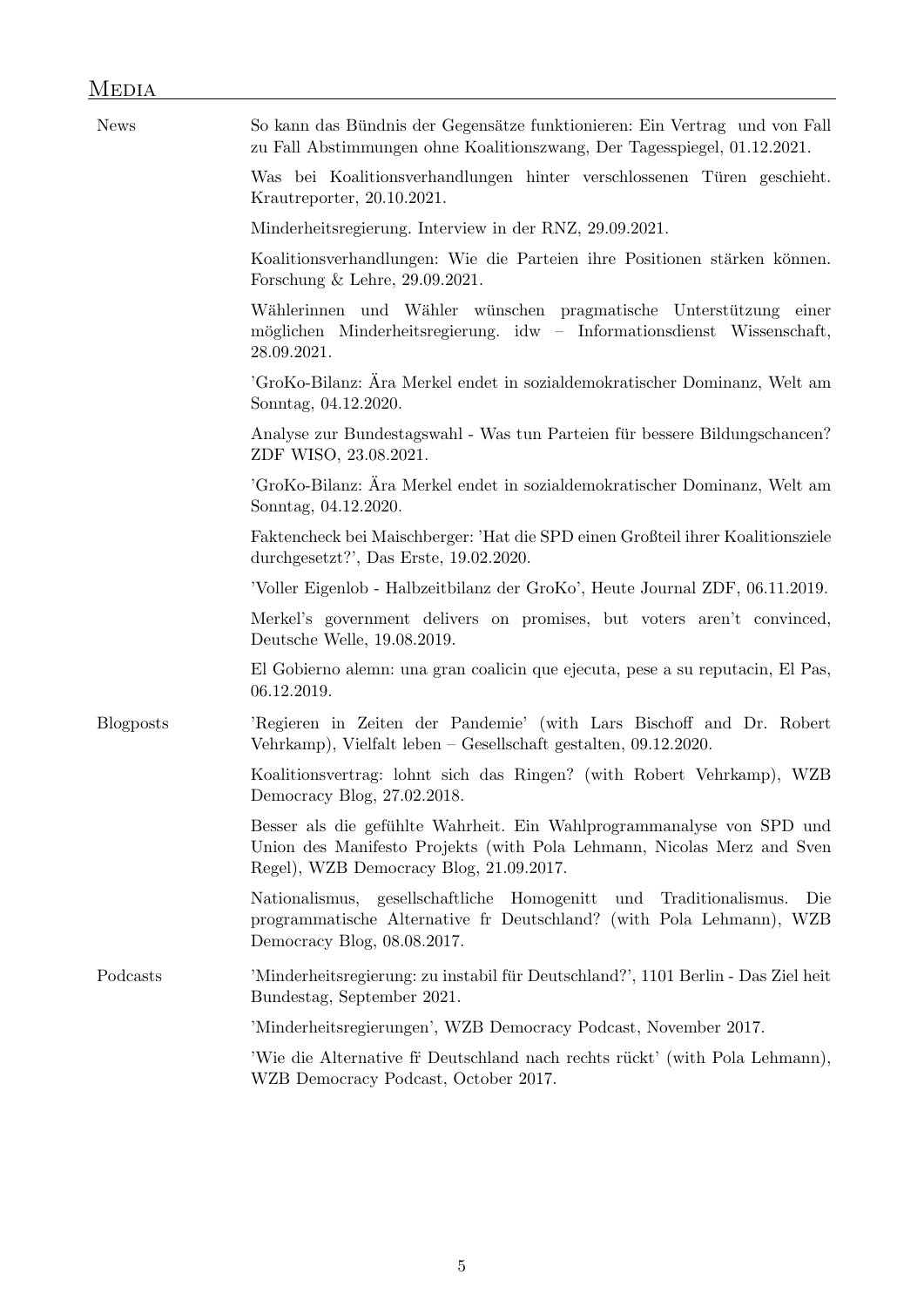## TALKS ON INVITATION

'How voters react to government parties (not) keeping their pledges', University of Gothenburg, March 2020.

'Promised and broken?', Round table at the Deutsches Historisches Musem (DHM) in Berlin – part of the lecture series 'Achtung Demokratie', April 2019.

'Operation Minderheitsregierung', SPD Göttingen, March 2018.

'Germany: Quo vadis?' Political Challenges Brown Bag Lunch, WZB Berlin, February 2018.

#### CONFERENCES AND WORKSHOPS

| Organiser | Research colloquia at the MZES, Research Department B, March–June 2021,<br>Mannheim.                                                     |
|-----------|------------------------------------------------------------------------------------------------------------------------------------------|
|           | 5th Workshop on Research on Political Behaviour in Berlin and Brandenburg<br>(with Heiko Giebler), WZB Berlin, January 2020, Berlin.     |
|           | Text Analysis Workshop (with Pola Lehmann, Werner Krause, Sven Regel, and<br>Bernhard Weßels), WZB Berlin, September 2019, Berlin.       |
|           | The Manifesto User Conference 2019 (with Pola Lehmann, Werner Krause, and<br>Sven Regel), WZB Berlin, March 2019, Berlin.                |
|           | Panel 'Vertrauen - Währung stabiler Demokratien?' at Dreiländertagung,<br>February 2019, Zurich (with Katrin Praprotnik).                |
|           | The Manifesto Corpus Conference (with Pola Lehmann, Nicolas Merz, and Sven<br>Regel), WZB Berlin, February 2018, Berlin.                 |
|           | Workshop on Party Mandate Fulfilment at the WZB, November 2016, Berlin.                                                                  |
|           | Section 'Party Politics' at ECPR Graduate Conference, July 2016, Tartu (with<br>Svenja Krauss).                                          |
|           | The Manifesto Project User Conference (with Pola Lehmann, Nicolas Merz,<br>Sven Regel and Annika Werner), WZB Berlin, June 2015, Berlin. |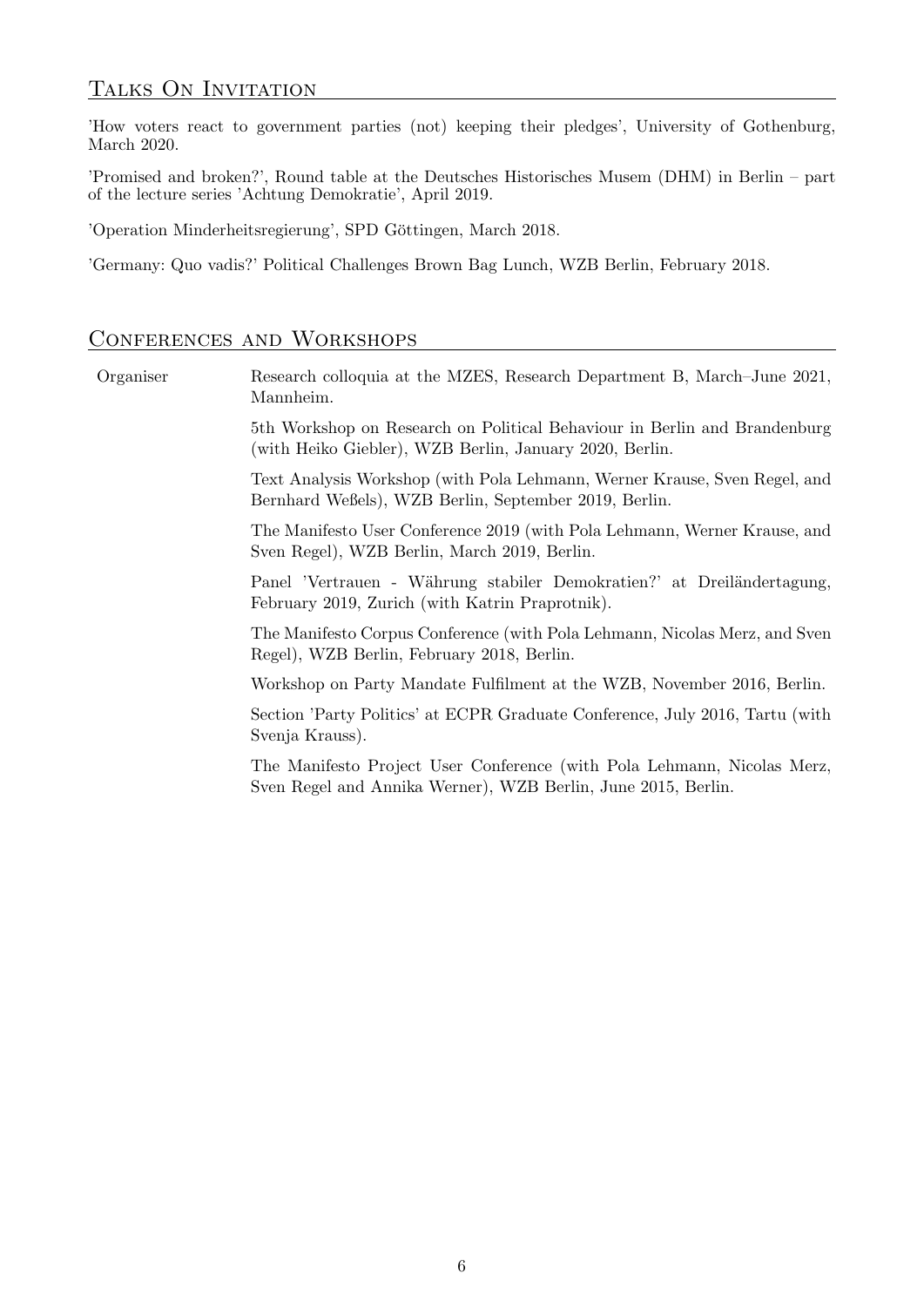| Presenter  | Online Workshop of the Comparative Party Pledges Project (organised by<br>Prof. Robert Thomson), December 2021, Virtual Conference.         |
|------------|---------------------------------------------------------------------------------------------------------------------------------------------|
|            | ECPR General Conference (Panel: Advances in Research on Parties Election<br>Pledges), August/September 2021, Virtual Conference.            |
|            | EPSA (Panels: Political Representation; Winning Votes), June 2021, Virtual<br>Conference.                                                   |
|            | ECPR General Conference (Panel: Election Pledges, the Mass Media, and<br>Electoral Outcomes), August 2020, Virtual Conference.              |
|            | Behavioural<br>Workshop - Berlin and Brandenburg<br>Political<br>(Panel:<br>Responsiveness and Representation), June 2019, Potsdam.         |
|            | EPSA (Panel: Election Pledges and Voters), June 2019, Belfast.                                                                              |
|            | The Manifesto User Conference 2019 (Panel: Representation), March 2019,<br>Berlin.                                                          |
|            | EPSA (Panel: Electoral Effects of Party Competition), June 2018, Vienna.                                                                    |
|            | Behavioural<br>Workshop - Berlin<br>(Panel:<br>Political<br>and Brandenburg<br>Governments, Parties and Candidates), November 2017, Berlin. |
|            | Workshop on Party Mandate Fulfilment at the WZB, November 2016, Berlin.                                                                     |
|            | ECPR Graduate Conference (Panel: Representation and responsiveness), July<br>2016, Tartu.                                                   |
| Discussant | Online Workshop of the Comparative Party Pledges Project (organised by<br>Prof. Robert Thomson), December 2021, Virtual Conference.         |
|            | ECPR General Conference (Panel: Advances in Research on Parties Election<br>Pledges), August/September 2021, Virtual Conference.            |
|            | EPSA (Panel: Winning Votes), June 2021, Virtual Conference.                                                                                 |
|            | ECPR General Conference (Panel: Election Pledges, the Mass Media, and<br>Electoral Outcomes), August 2020, Virtual Conference.              |
|            | Behavioural Workshop - Berlin and Brandenburg<br>(Panel:<br>Political<br>Responsiveness and Representation), June 2019, Potsdam.            |
|            | The Manifesto Corpus Conference (Panel: Extending the Manifesto Corpus),<br>WZB Berlin, February 2018.                                      |
|            | Workshop: Quantitative Text Analysis in Manifesto Research, WZB Berlin,<br>July 2016.                                                       |
|            | ECPR Graduate Conference (Panel: Party System: Stability and Emergence?),<br>July 2016, Tartu.                                              |

# COMMITTEES AND REPRESENTATION

| Since $03/2022$       | Appointed member of committee of the committee of the graduate center of<br>the University of Trier (GUT) |
|-----------------------|-----------------------------------------------------------------------------------------------------------|
| $09/2020 - 02/2022$   | Elected representative of the researchers at the MZES (department AB-B)                                   |
| $05/2020$ - $02/2022$ | Appointed member of the MZES library committee                                                            |
| $06/2019 - 03/2020$   | Appointed member of the WZB Search Committee 'Director in the Field of<br>Democracy Research'             |